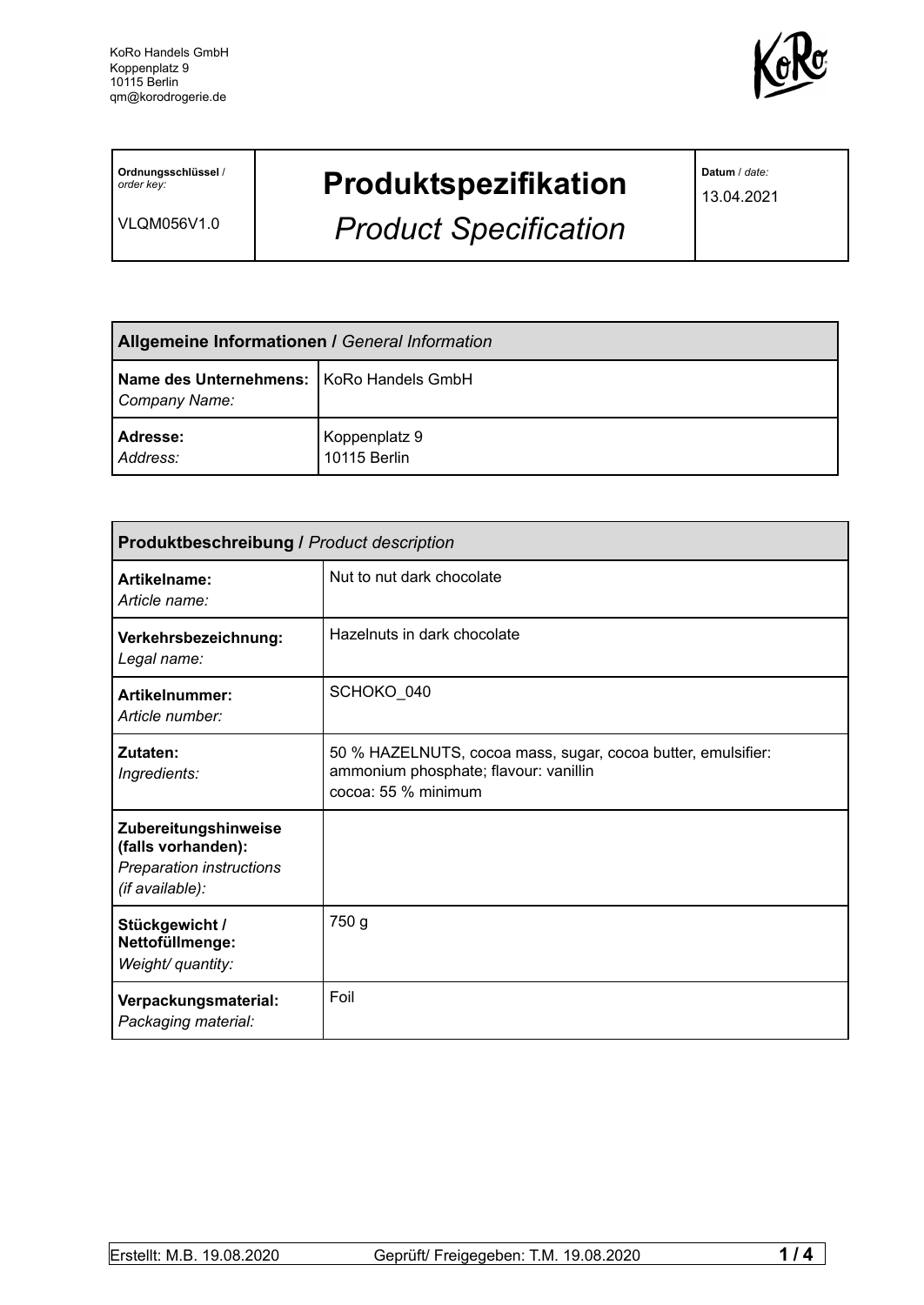'n



| <b>Produktbeschreibung / Product description</b>               |                                                                                                                                                                                                                                                                                                                |  |
|----------------------------------------------------------------|----------------------------------------------------------------------------------------------------------------------------------------------------------------------------------------------------------------------------------------------------------------------------------------------------------------|--|
| <b>Besondere</b><br>Eigenschaften:<br>Special characteristics: | □ bio /organic (Öko-Kontrollstelle / organic control body: _______)<br>$\Box$ fairtrade / fairtrade<br>$\Box$ vegan / vegan<br>x vegetarisch / vegetarian<br>$\Box$ glutenfrei / glutenfree<br>$\Box$ laktosefrei / lactose-free<br>$\Box$ koscher / kosher<br>$\Box$ halal / halal<br>$\Box$ andere / others: |  |

| Sensorische Beschreibung / Sensorical description |                                            |  |
|---------------------------------------------------|--------------------------------------------|--|
| Aussehen / Farbe:<br>Appearance / Colour:         | <b>Brown</b>                               |  |
| Geschmack:<br>Flavour:                            | Cocoa and nut flavour, without off-flavour |  |
| Geruch:<br>Odour:                                 | Cocoa and nut flavour, without off-odour   |  |
| Konsistenz:<br>Texture:                           | Solid                                      |  |

| Nährwertangaben pro 100 g / Nutritional information per 100 g  |            |           |
|----------------------------------------------------------------|------------|-----------|
| Energie: I Energy value:                                       | 2487 / 594 | kJ / kcal |
| Fett: / Fat:                                                   | 46         | g         |
| Davon gesättigte Fettsäuren: I of which saturated fatty acids: | 12         | g         |
| Kohlenhydrate: I Carbohydrates:                                | 32         | g         |
| Davon Zucker: / Of which sugar:                                | 24         | g         |
| Ballaststoffe: / Fibre:                                        | 6,4        | g         |
| Eiweiß: / Protein:                                             | 11         | g         |
| Salz: / Salt:                                                  | 0          | g         |
| sonstige Angaben: / other values:                              |            | % NRV*    |
|                                                                |            |           |

*\*Nutritional Reference Value according to regulation (EU) Nr. 1169/2011/*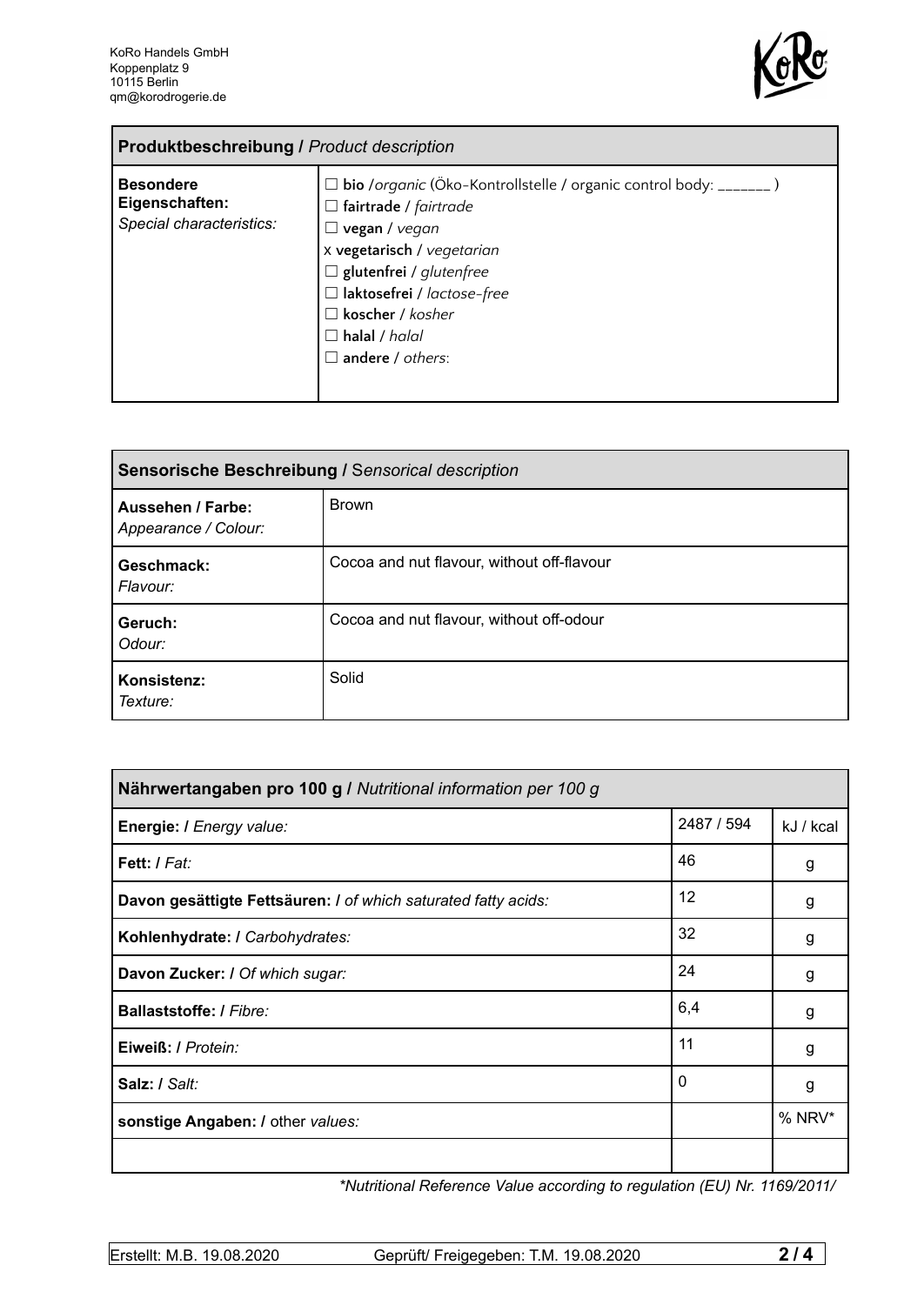

| <b>Lagerung und Haltbarkeit / Storage and Shelf Life</b>             |                                                      |  |
|----------------------------------------------------------------------|------------------------------------------------------|--|
| <b>Optimale</b><br>Lagerungsbedingungen:<br>Storage recommendations: | Store in a cool and dry place, protected from light. |  |
| <b>Mindesthaltbarkeit:</b><br>Expected shelf life:                   | 6 months                                             |  |

## **Allergenkennzeichnung gemäß LMIV 1169 / 2011 /** *Allergen Declaration according to EU Regulation 1169 / 2011*

**Legende:** *Key*

*a.* **Allergen ist in der Rezeptur enthalten /** *Allergen contained in recipe*

- *b.* **Risiko der Kreuzkontamination ist möglich /** *Possible risk of cross contamination*
- **c. Allergen ist in der Rezeptur nicht enthalten /** *Allergen not contained in recipe*

|                                                     | a                 | b            | C            |
|-----------------------------------------------------|-------------------|--------------|--------------|
| Glutenhaltiges Getreide / gluten-containing cereals | П                 | П            | X            |
| Krustentiere / Crustaceans:                         |                   |              | $\mathsf{x}$ |
| Ei / Egg                                            |                   |              | $\mathsf{x}$ |
| Fisch / Fish                                        | П                 |              | X            |
| Soja / Soy                                          | П                 | X            | П            |
| Milch (Laktose) / Milk (lactose)                    | П                 | $\mathsf{x}$ | П            |
| Erdnüsse / Peanuts                                  | П                 | П            | $\mathsf{x}$ |
| Andere Schalenfrüchte* / Other edible nuts*         | X                 | X            | $\Box$       |
| Sellerie / Celery                                   | П                 | $\Box$       | X            |
| Senf / Mustard                                      | П                 | □            | $\mathsf{x}$ |
| Sesam / Sesame                                      | П                 | $\mathsf{L}$ | $\mathsf{x}$ |
| Schwefeldioxid und Sulphite / Sulphur dioxide       | $\vert \ \ \vert$ |              | X            |
| Lupinen / Lupin                                     |                   |              | X            |
| <b>Weichtiere / Molluscs</b>                        |                   |              | X            |

**\* Mandeln /** *Almonds***, Haselnüsse /** *Hazelnuts***, Walnüsse /** *Walnuts***, Cashewnüsse /** *Cashews***, Pecannüsse,** *Pecans,* **Paranüsse /** *Brazil nuts***, Pistazien /** *Pistachios***, Macadamianüsse /** *Macadamia nuts*